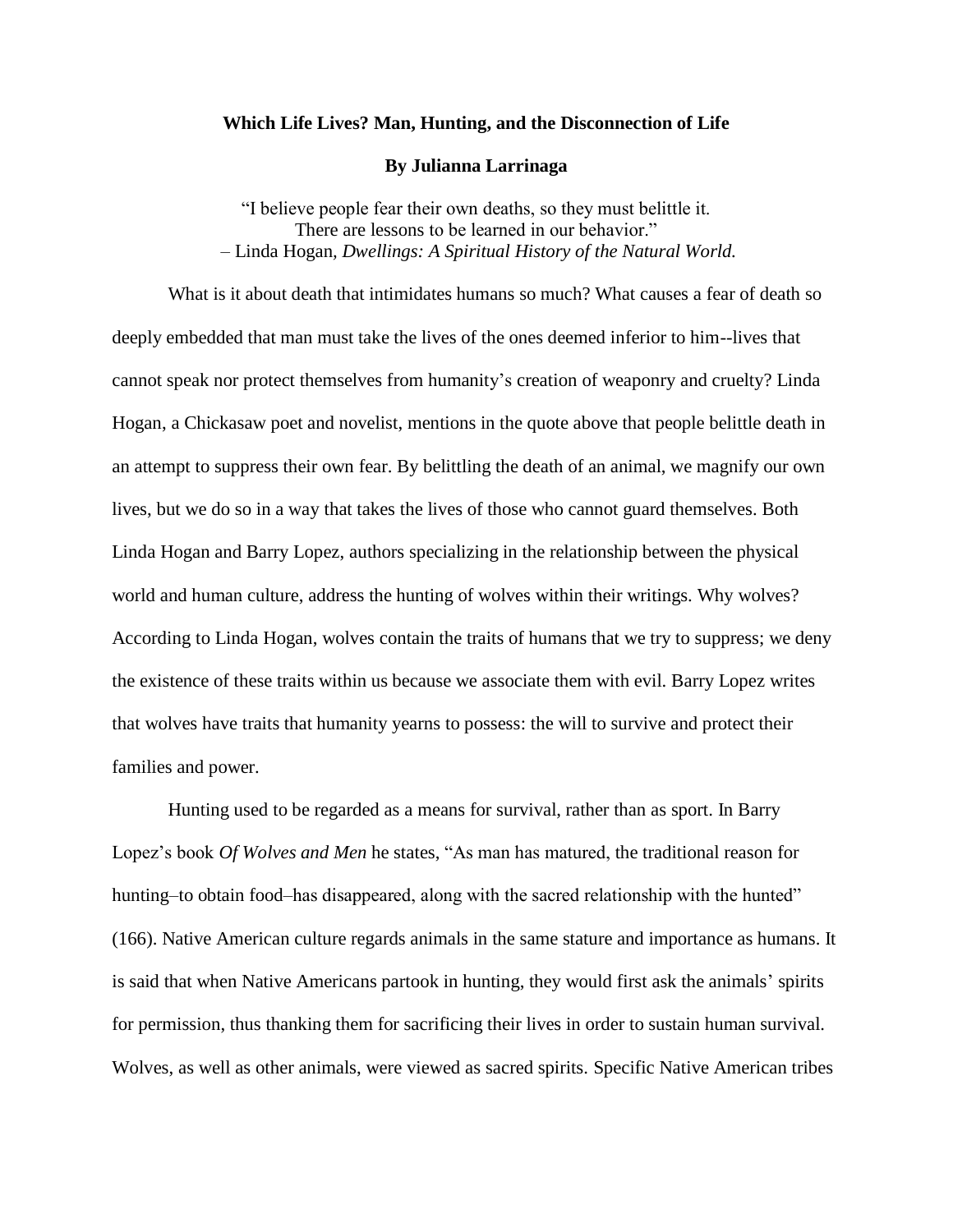also believe that the human race stemmed from wolves. So why has humanity transformed this belief and deemed it necessary to eliminate them? Over the years, humans have morphed the importance of wolf life from sacred to threatening. We have categorized them as intimidating menaces to human life; they are no longer necessary to us, therefore making them useless to the rest of the world.

Man is blind to the part that wolves play in the world. In *Dwellings* Linda Hogan tells of the relationship between wolves and birds: "The birds are companions of the wolves. It is thought that they direct the wolves to their prey, then stand by until the carcass is relinquished to them for their own earned share in the feast" (65). The link between wolf and bird is one example of how wildlife is dependent on one another. When one species disappears then a domino effect can occur and other species may suffer as a result of its elimination. It is naïve to believe that because man has deemed wolves as unnecessary to us, they are unnecessary to others. The nonprofit organization, Living with Wolves, states that wolves play a vital role in the restoration of environments and ecosystems. Wolves target sick and old elk and deer, which provides the opportunity for only the healthiest animals to breed. Wolves also provide nourishment for animals by leaving behind carcasses for others to eat. Wolves have helped with the ecosystem by redistributing elk herds which allows vegetation to recover along rivers and streams, which over time is better for many species of fish, mammals, and plant life.

In the article "In Danger" F. Fox makes an interesting argument. He says, "Real hunters feed their families, they don't kill wolves" (23). This reflects back on Native American culture with regards to hunting. It is used only for survival, not for pleasure. Fox's article, which was published in 2013, focuses on the state of Minnesota and states that there is no biological or scientific reason to kill the wolves. Fox writes that wolf numbers "have been stable for the past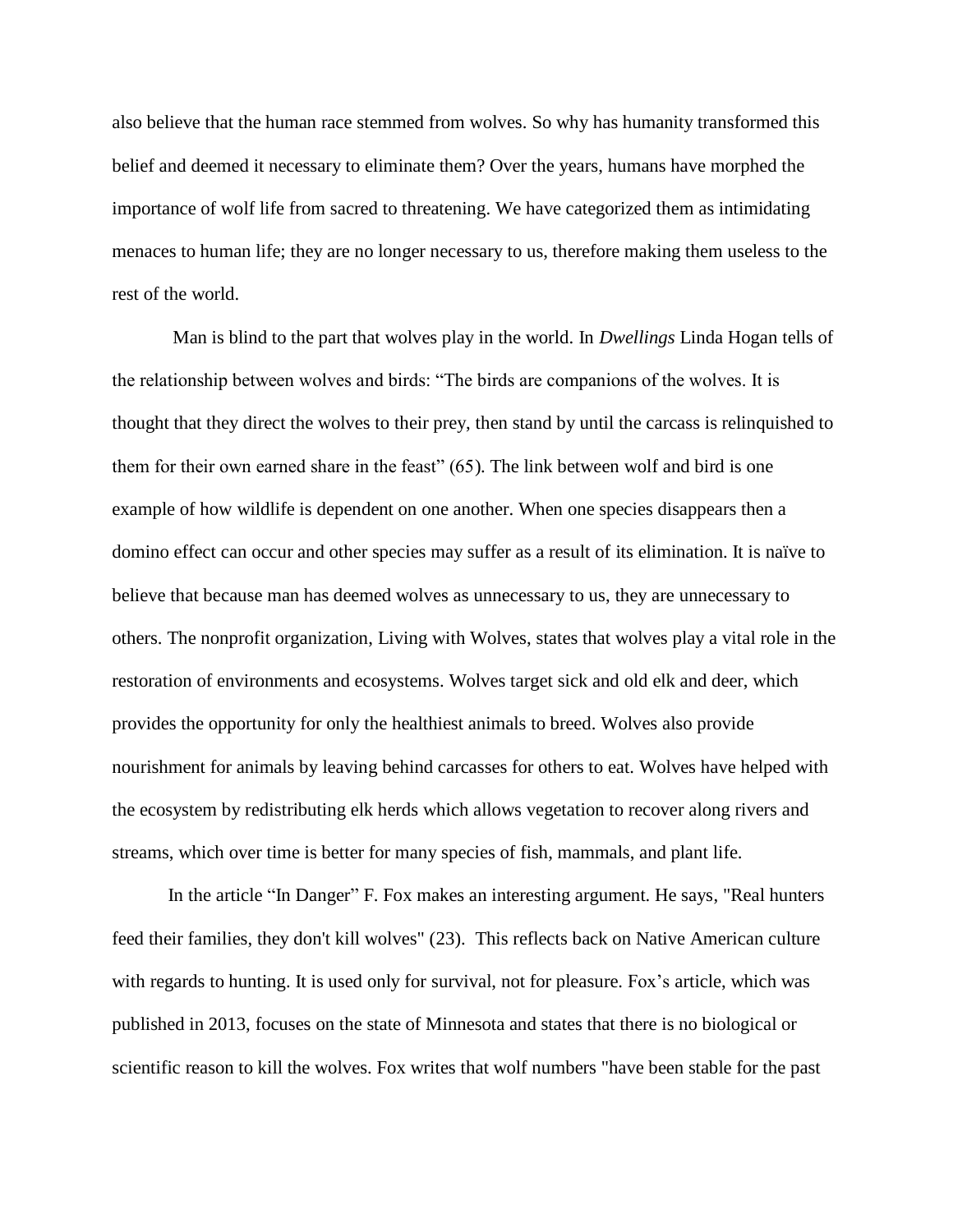ten years, estimated at around 3,000 without human intervention" (24). He also writes that they assist with the dispersing of other animal populations. So in theory, there is no environmental reason to hunt wolves. In this case, the argument that hunters pose that hunting is a way to control the animal population is false: "It is obvious that the wolf hunt is not designed to help the wolves, nor curb problematic wolf/human interactions; it is to satisfy sports killers and trophy hunters" (24). Man has tried to hide his true intention behind hunting, which is to satisfy his own selfish desires for power, and has classified hunting as a positive situation, when in reality it is extremely negative. For states that depend heavily on the revenue brought in from hunting, the excuse to classify hunting as something that is vital to the scientific study of the environment is merely a cover up for the truth. In Fox's article, he looks at the use of a scientific study to justify wolf hunting as a way to control the deer population. The study was conducted decades ago, but despite so much time passing, remained in place as the supporting reason behind wolf hunting. However, Fox writes, "The conclusion of this scientific approach was abundantly obvious: wolves, not hunters, play the dominant role in maintaining a viable, healthier, deer herd. Statistics verified that the predators claimed a far larger percentage of older, sick, malnourished animals. Disproportionately, the younger, healthier ones were killed by hunters." (25). This study finds that human interaction in the cycle of the natural world is the cause for problems, not wolves. It is our need for control that causes an imbalance in animal life. We wish for wolves to stay out of our way, surely they wish the same from us.

The relationship between Native Americans and the natural world is the type of relationship that ecologists have been trying to introduce to the modern world in an attempt to save it. Nathan Sherrer writes in his article "Probing the Relationship Between Native Americans and Ecology" that the purpose is to "not see humans as rulers of the earth, but as fellow citizens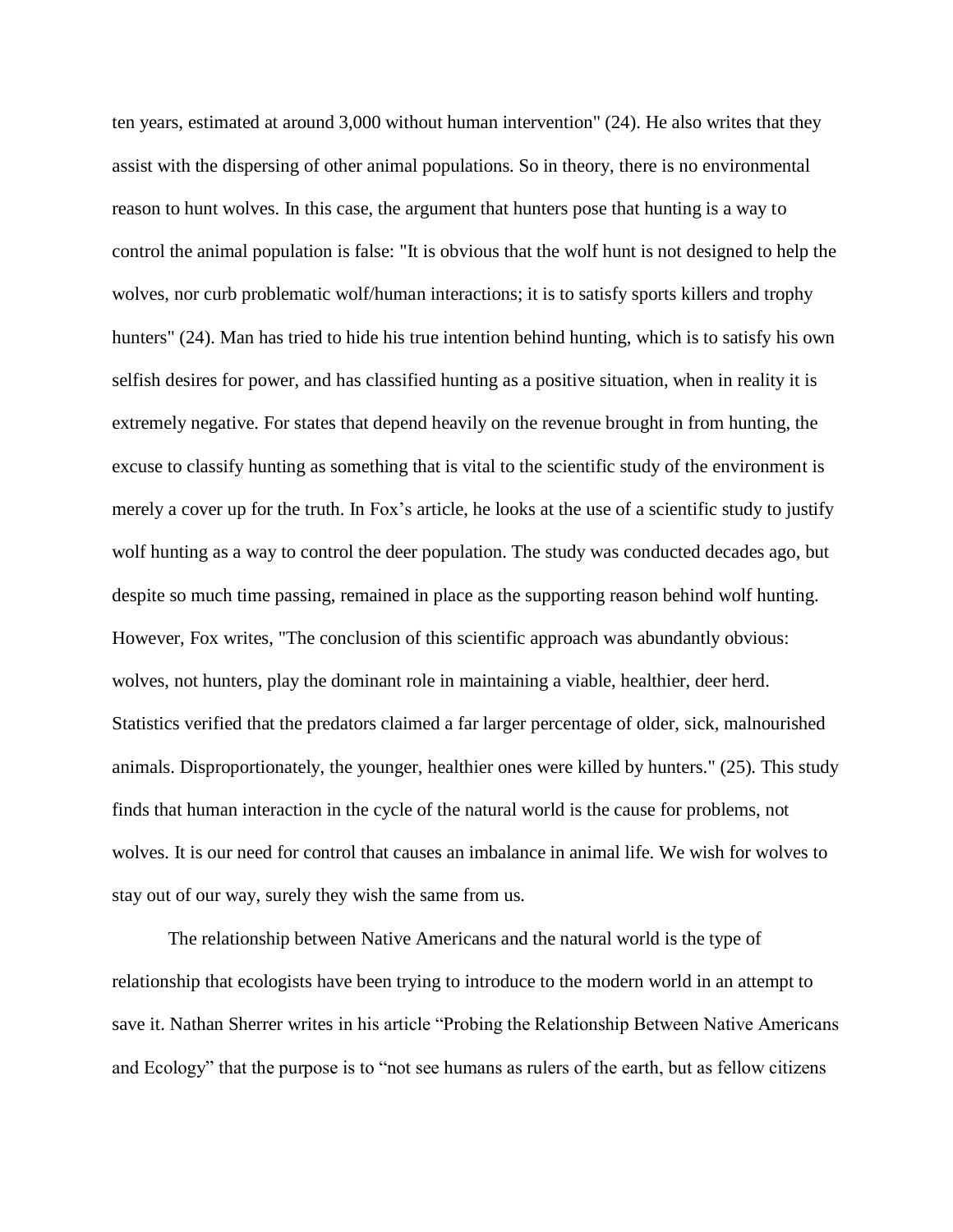with all life forms and to see the biosphere as a continually conserved natural order of nutrients



cycling through both living and non-living parts of the environment" (16). He proposes to re-introduce this perspective by the use of research and providing the public with information. This way humanity can once again begin to understand what role each animal, or living being, plays in the sustenance of the world and our own habitats. Sherrer also writes that in Native American culture "central to the idea that

hunting is a sacred occupation is the idea that animals, like human beings, are conscious, social, powerful, spiritual beings who must be approached in respectful ways. Disrespecting these animals results in an unsuccessful hunt as well as poor rapport with the sacred" (16). It has been a long while since humanity has respected animals to this sort of standard. We have removed the animal from being a living, breathing being and morphed it into a commodity available at our own discretion. In doing this we are unaware of or unbothered by possible consequences.

It is that same attitude that has put humanity in a dangerous position. We have forgotten that, in the eyes of predators, we are prey ourselves. In Brett L. Walker's article "Animals and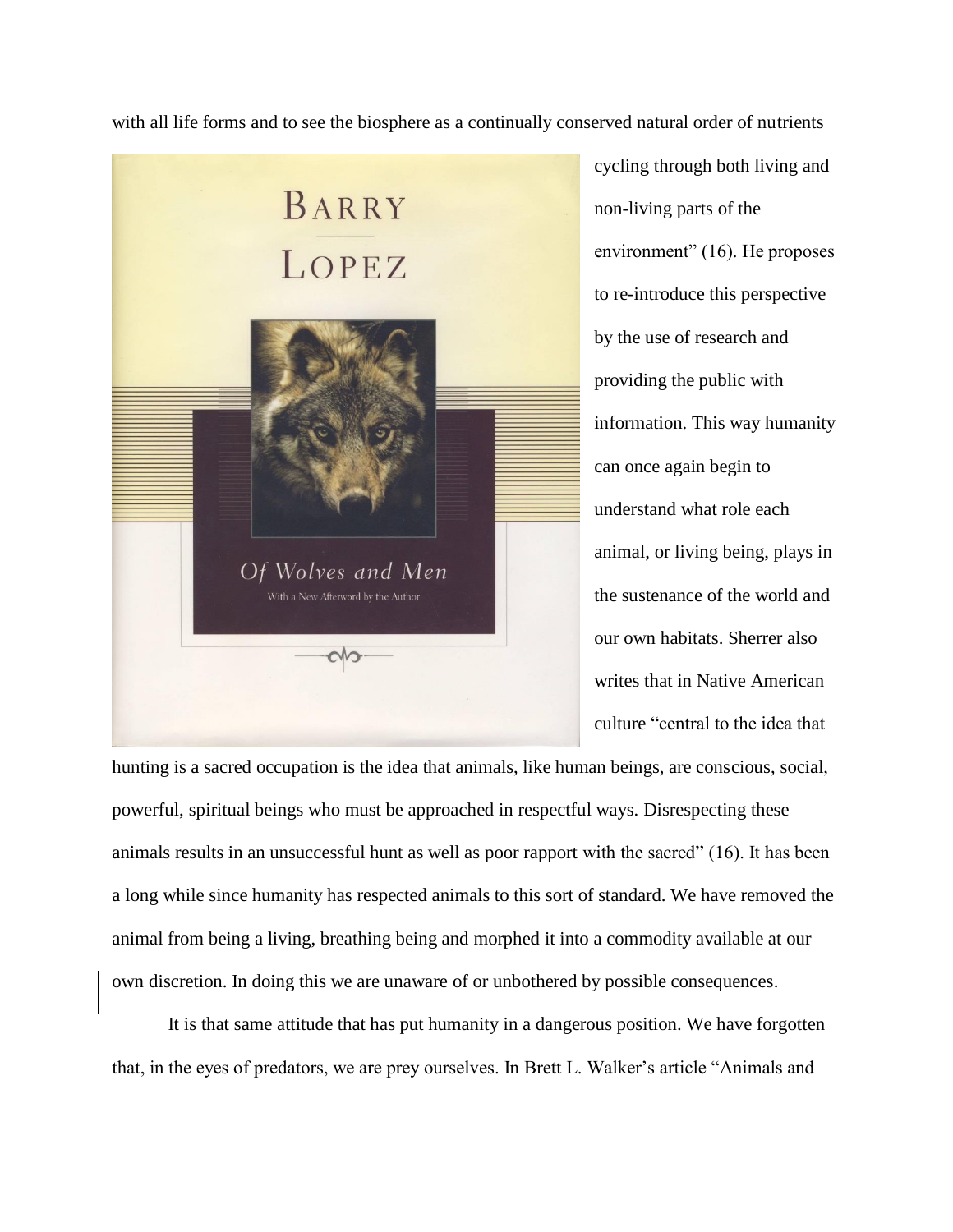the Intimacy of History" he reflects on some of Barry Lopez's writings: "Barry Lopez writes that both wolves and humans are social hunters, often seeking the same prey in the same general locations. In such an environment, [Lopez] concludes, confrontations were probably inevitable" (46). Walker then further explains that it is both the similarities between man and wolf, and man's desire to search the unfamiliar, that puts us in positions of danger and ultimately leads to the animal attacking the human. As humans, we overlook that in the eyes of animals, specifically predators, we are nothing more than another meal. To some animals we are dangerous, but to wolves, although we are threatening, we are also seen as the next opportunity for nourishment. Of course it is this same concept that outrages many. Wolves are supposed to eat only other animals such as moose or caribou, not humans. We tend to forget that we are also mammals made up with a similar genetic structure, and just like we can find it within ourselves to kill an animal to survive, wolves will hunt humans to sustain themselves.

So what is the conflict between man and wolf? What was it that shifted our perspectives of wolves from sacred to pests? What is it about their existence that threatens and inclines us to such violence? Lopez states that a defense given by hunters was that it was once considered "good sport to hunt wolves" (153). But by doing so man belittles the lives of wolves as nothing more than entertainment--their beating hearts mere rewards in the game of death we call hunting. Animals that were once considered sacred by some are now being hunted in the name of sport. *Of Wolves and Men* discusses how some of the methods used for hunting portrayed it as something far worse than just sport. Lopez tells of the events when hunters like Theodore Roosevelt would take large groups of dogs trained to kill wolves along with him on hunting trips, sometimes killing over 200 wolves in a hunt. "Of course there was no pretense of giving them fair play. The wolves were killed for vermin, not sport" (154). Extreme actions were taken in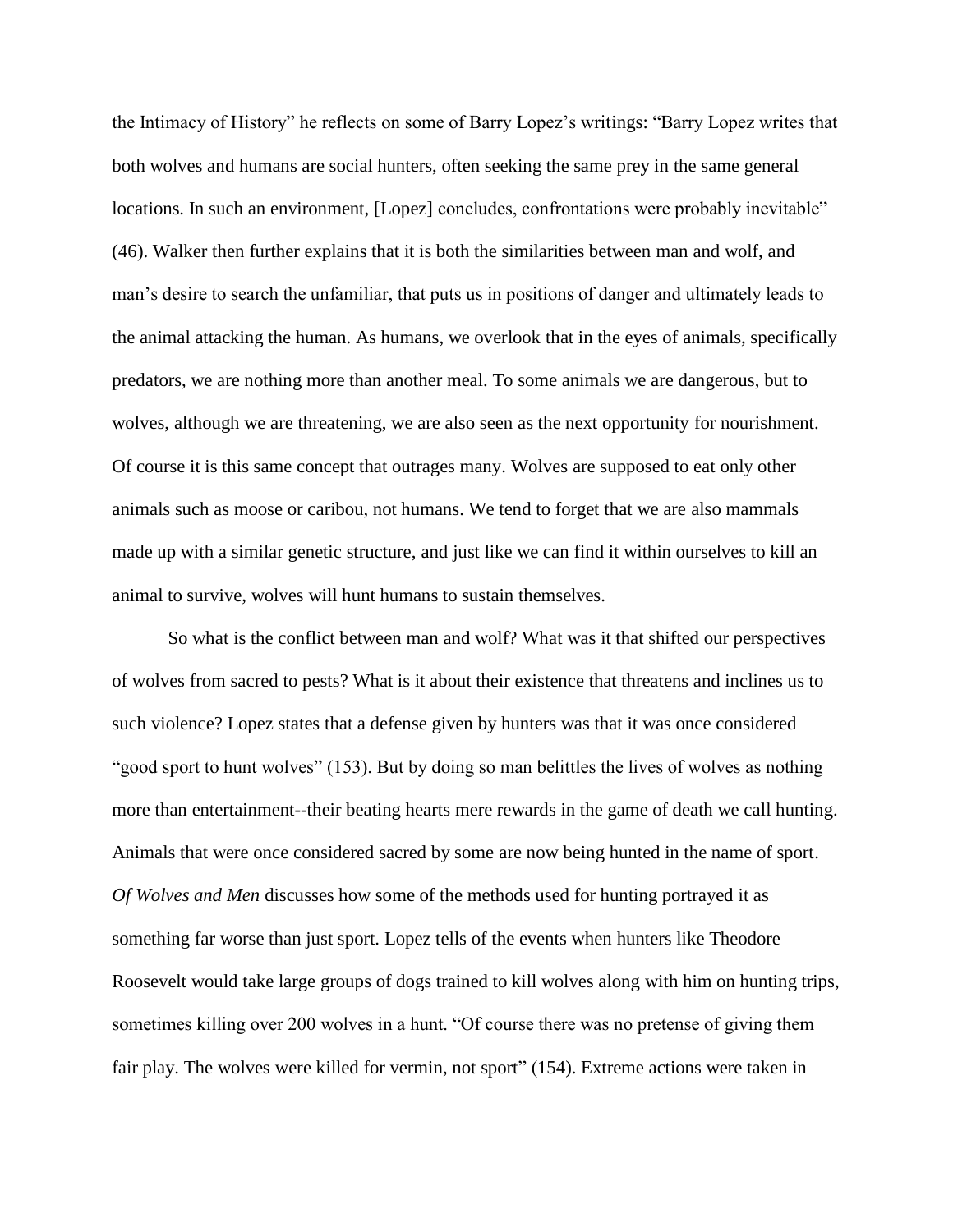order to kill wolves, actions that regarded the animals as verminous and threatening to the wellbeing of society. It surpassed the concept of hunting for sport, because there was no option of the wolf surviving. To hunt with dogs held one rule: kill or trap any wolf in sight. No mercy. Perhaps hunting for sport was created in order to hide the real motive behind hunting which was to kill what was once acknowledged as equal to humans, but were now seen as threats because of that same reason. We humans are intimidated by the wolf, intimidated by its power and determination to survive: "Freedom and life mean something to them, something important, as it does to us" (Hogan 69). In this way we are one and the same; our unwavering resolution to protect the human race is much the same as wolves' perseverance to survive. Is this why we justify such cruelty as sport?

Barry Lopez writes in *Of Wolves and Men* about a particular hunting style that illustrated the total disregard that humans have towards animal life, the technique that used other animals such as butchered calves or pigs tied behind a sled to lure wolves in to be shot (155). Lopez explains that often the wolves would be too fast, or the horses pulling the sled would tire out and the hunters would have to spend hours hiding underneath their sled until the wolves finally left them alone. "Commonly the hunters lose their driver and horses to the wolves and spend a harrowing night under the upturned sled, holding the wolves off in the manner of a wagon train surrounded by Indians until morning" (155). Mother Earth has a tendency of showing her wrath. Torturing and killing animals such as pigs and calves in order to lure in their hunters is cruel, inhumane, and insensitive. But in such a case, nature fought back; the wolves surrounding their killers is ironic. The hunted now hunts the hunter.

In a newspaper article "Crying Wolf" Brian McCombie discusses a hunting crisis that surfaced in 2011 around Idaho and Montana. The two states were facing large blows to their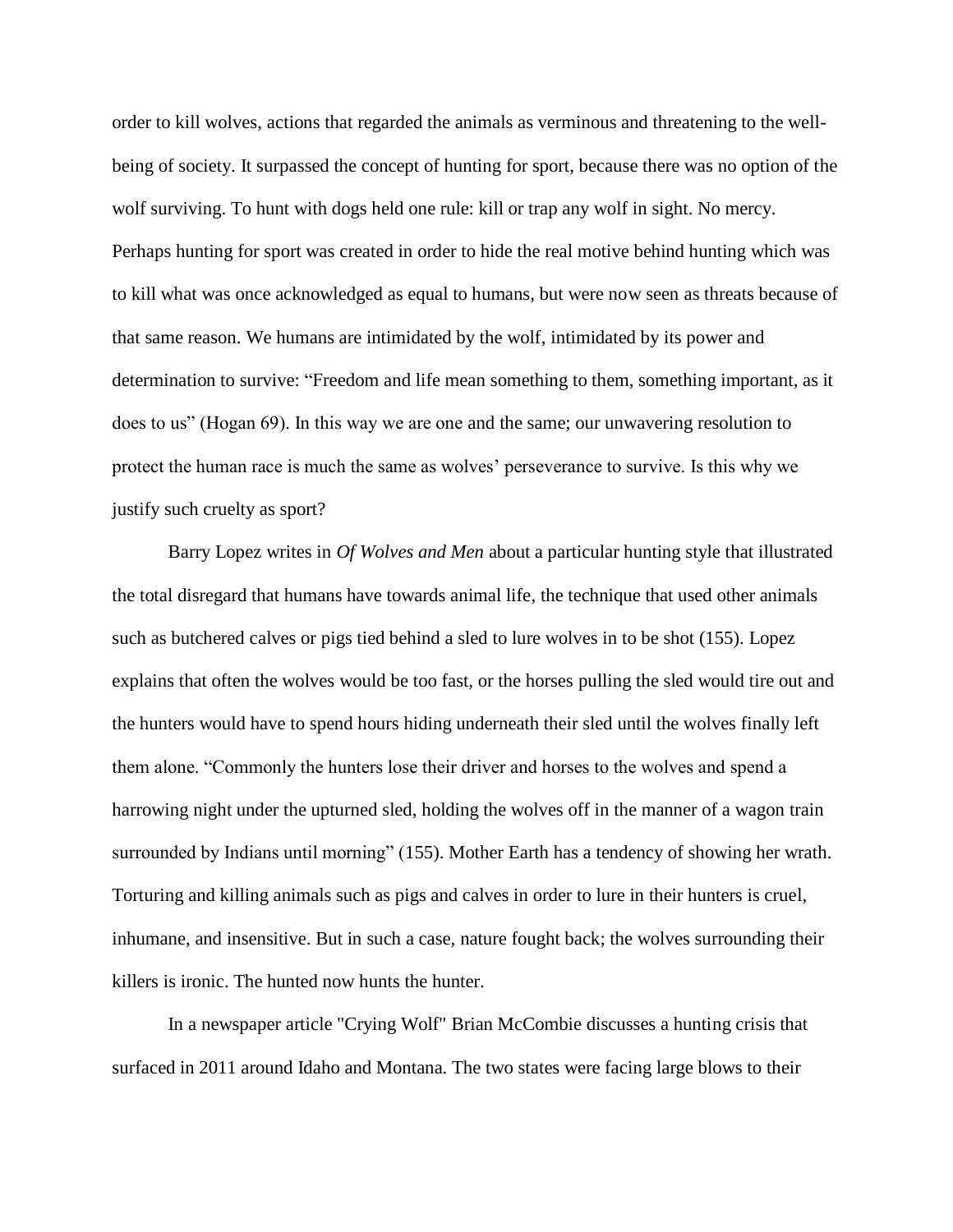economy because of wolves being placed on the endangered species list. Because they were placed on this list, both states lost hundreds of thousands of dollars in unsold hunts and hunting licenses. The article states, "The blockage to public wolf hunting is a shame. IDFG (Idaho Department of Fish and Game) sold more than 30,000 wolf hunting licenses for its very first hunt, generating nearly a half million dollars in revenue . . . In all, 188 wolves were taken" (10). The article briefly mentions that the wolf is placed on the endangered species list, but does little to provide information as to why. The main focus centers on the loss of business that the two states endured. Man once again belittles the life of an animal and morphs it into a commodity available at our disposal. The newspaper article is concerned about the loss of money, rather than the loss of animal life. The two states depended heavily on wolf hunting and viewed the prevention as a blow to the economy instead of considering just what caused the animal to be placed on such a list. McCombie writes, "More wolf hunts? Not impossible. Montana is petitioning the feds for greater wolf management authority, while western legislators have promised to find a way to give wolf control to the states" (11). If wolf authority were to be given to the states, then states like Idaho and Montana, who depend heavily on wolf hunting, will continue to belittle and disregard the survival of this species. This article is another example of the blatant disregard that humans have towards animal life. We have commodified the life of the wolf and given it a monetary value.

In *Dwellings* Linda Hogan poses her understanding of the conflict between men and wolf: "It is based on beliefs that wolves and humans, both predators, are in competition with one another for food and territory" (67). This statement supports my claim that humans hunt for power. Not for food or sport. Our desire for dominance is far more important than the lives of anything that attempts to interfere. In Minnesota, Hogan explains, the local sentiment is "there is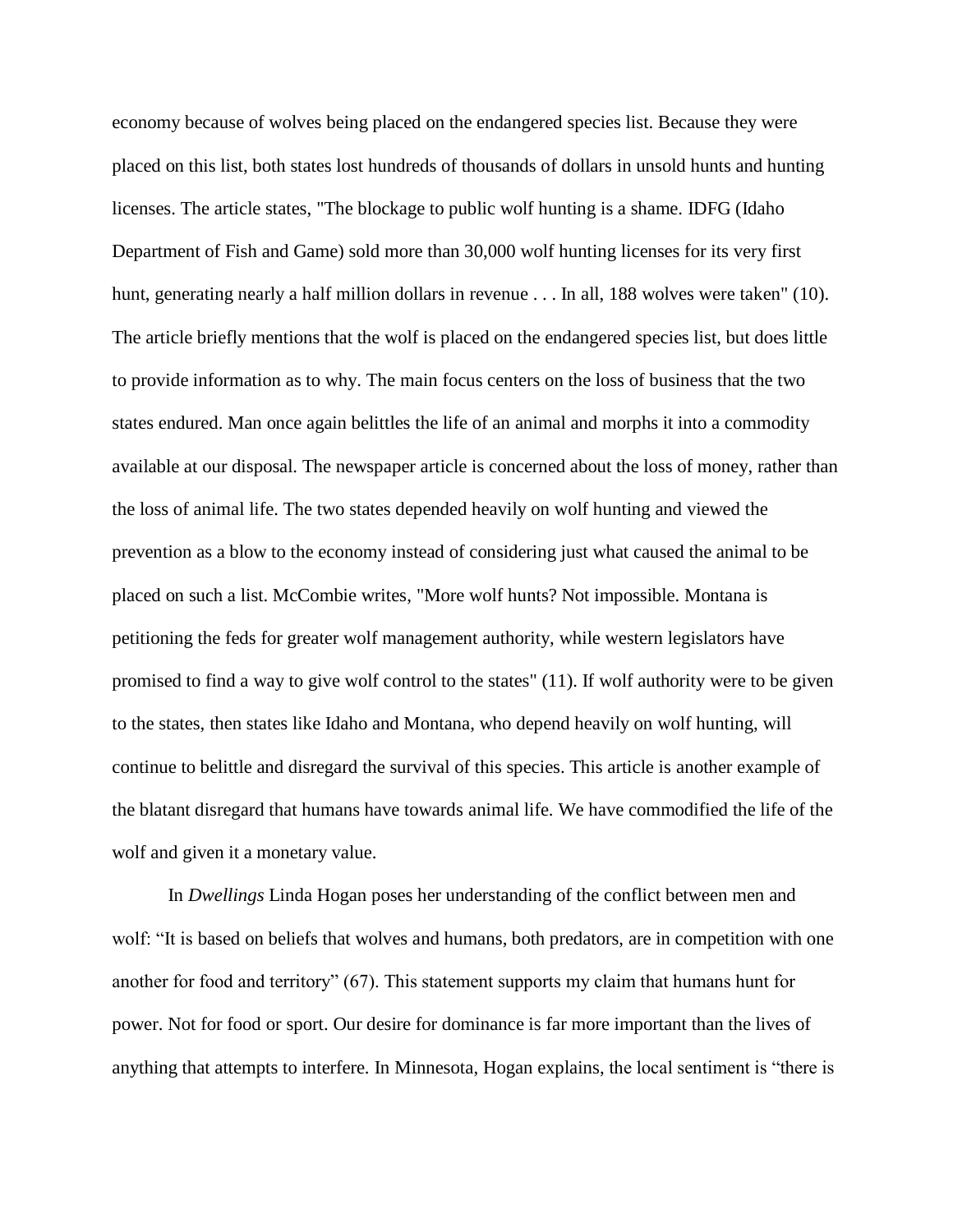no wolf like a dead wolf" and does not seem likely to change, despite evidence of declining wolf populations. "The leading cause of death for wolves is contact with the human world. Our presence means tragedy to them" (67) Wolves are threats to our survival, as we are to theirs, which could perhaps be why humanity deems it acceptable to hunt them in such extremities. We set aside the idea that we could one day eliminate this animal's existence completely, and doing so would completely disrupt the wildlife ecosystem, but this we do not care about. What may harm others, even if it is the cause of our own actions, is of no importance to us as long as humanity remains dominant and unscathed.

Hogan also writes of a time not long ago in South Dakota when trappers used strychnine in the carcasses of animals in the hopes of killing wolves. As a result they killed not only wolves and other animals, but also a group of starving Nakota Indians. "The land there, once Indian land, grazed by cattle ranchers, was no longer productive for wildlife or food. The people, hungry, were forced to eat meat that had been set out for wolves, and they met with the same miserable fate" (68). The Indians in that land had been promised rations from the government that never arrived which caused them to scavenge the land and eat the meat that was intended for the wolves. Native Americans, too, suffered a long history of inferiority, similar to that of wolves, simply because of the imperialistic tendencies of the United States. The lives of these Native Americans, like wolves, were not important to those in positions of power, but were instead treated in tandem with one another and as a result both species, man and animal, suffered great losses. In an attempt to sustain human existence and maintain superiority, we eliminated one of our own. Was it worth the sacrifice?

In *Of Wolves and Men*, I undoubtedly believe that Lopez is proposing the argument that humanity no longer hunts for food as we used to. Instead, man has tried to conceal his actions for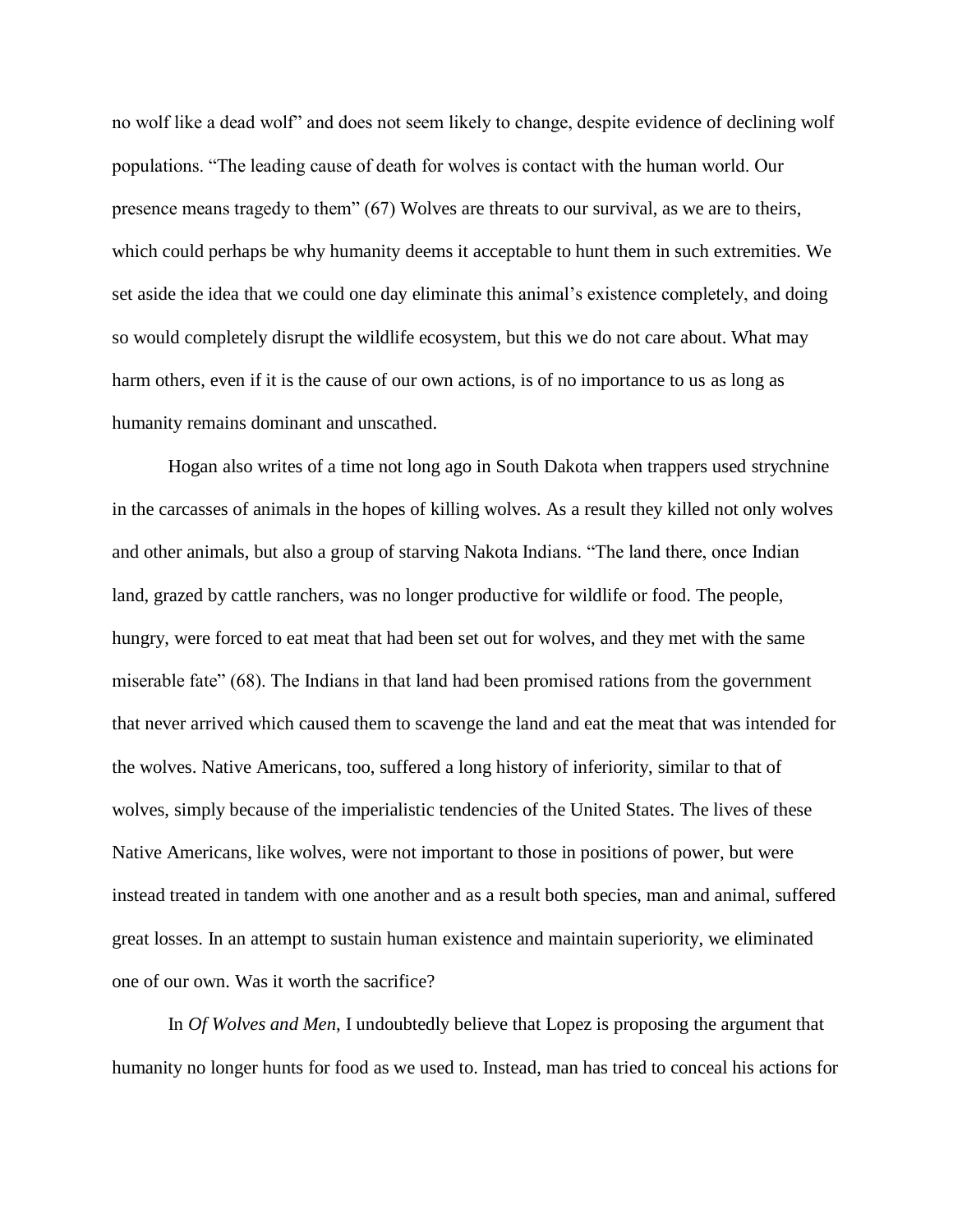hunting as a sport, but his techniques and extravagance give him away. The concept of doing something for sport means that all players have an equal chance at winning, but wolves in the sport of hunting have no chance of being victorious. If they survive an attack it is by luck, not because they were given the fair chance. Man has also declared wolves as menaces to humanity and our resources such as livestock and crops which challenges our survival. But we do not see what killing wolves does to the survival of other species. Humans have tunnel vision, only seeing life for the ones deemed worthy, but who are we to decide who does and does not live? Humans do not view the consequences of our actions as damaging because the consequences do not affect us directly. Instead they affect those who did not meet the standards of our expectations and keeps those in positions of authority right where they are.

To answer the earlier question of what is the conflict between man and wolf, Barry Lopez writes, "Here is an animal capable of killing a man, an animal of legendary endurance and spirit, an animal that embodies marvelous integration with its environment. This is exactly what the frustrated modern hunter would like: the noble qualities imagined; a sense of fitting into the world. The hunter wants to be the wolf" (166). The wolf is everything that man sets out to be, but can never fully reach. The desire to remain superior is consuming. The wolf symbolizes what man wants so badly. So we kill, with the purpose to become. We belittle what is threatening. Lopez writes that by killing wolves, we belittle our own desires and kill what we can never truly become.

Native American culture plays a large part in Linda Hogan's spirituality towards nature and its inhabitants. Her book *Dwellings* reveals a deep relationship between humanity and the living world. Because of her Native American background, she respects animal life as equal to that of humans. In "Deify the Wolf" she discusses this disconnection between humanity and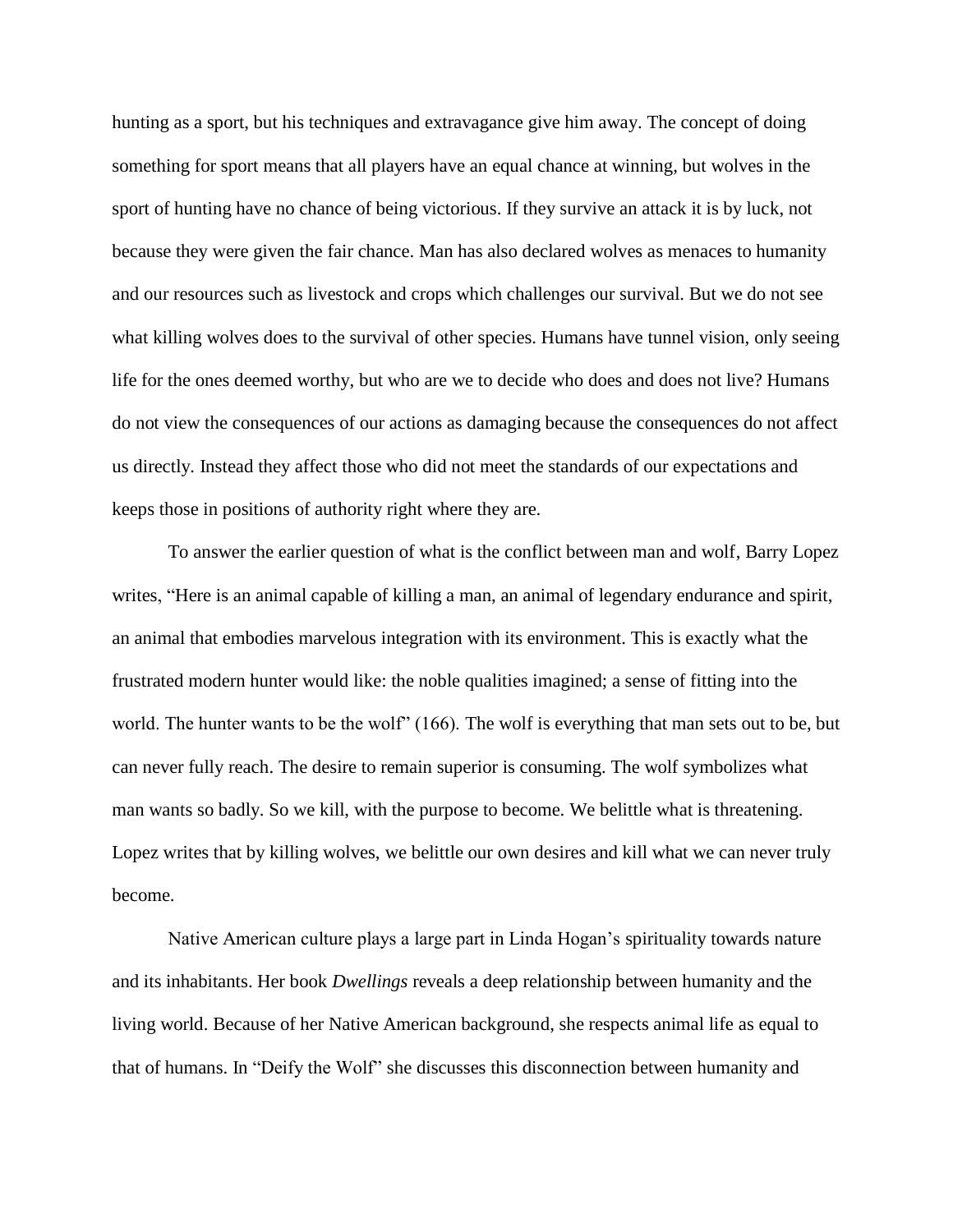animals: "They contain for us many of our own traits, ones we repress within ourselves. More than any other animal, they mirror back to us the predators we pretend not to be. In that way, we have assigned them to a special association with evil" (71). Like Lopez, Hogan writes that because the wolf and human are so similar, the characteristics of wolves intimidates us humans, producing the basis that makes it justifiable to kill them. We call them evil killers, but kill them for the reflection of ourselves that we see within them. Lopez claims that the wolf is what we want to be, but Hogan says we already are.

Both *Of Wolves and Men* and *Dwellings* present vivid examples of the disconnection between human life and animals. Lopez interprets the hunting of wolves as an action that seeks power over animals that contain all the characteristics we wish we held, while Hogan interprets wolf hunting as a reflection of the characteristics we already possess, but despise. Hogan and Lopez argue that by categorizing wolves as inferior to our own existence we demean their worthiness of life. But who are we to determine which life is worth living? By killing them we ensure our own survival and purposely remain blind to the consequences. What may affect others, does not pertain to us, unless we become impacted as well. Humanity is a selfish species, a species focused on survival and sustainability, a species that could care less about the consequences of our actions, as long as we are alive and remain in power.

## Works Cited

Fox, F. "In Danger." *Earth First! Journal,* vol. 33, no. 1, 2013, pp. 23-25. *Environment Complete*. Accessed 3 May 2016.

Hogan, Linda. *Dwellings: A Spiritual History of the Natural World*. W.W. Norton & Co., 1995.